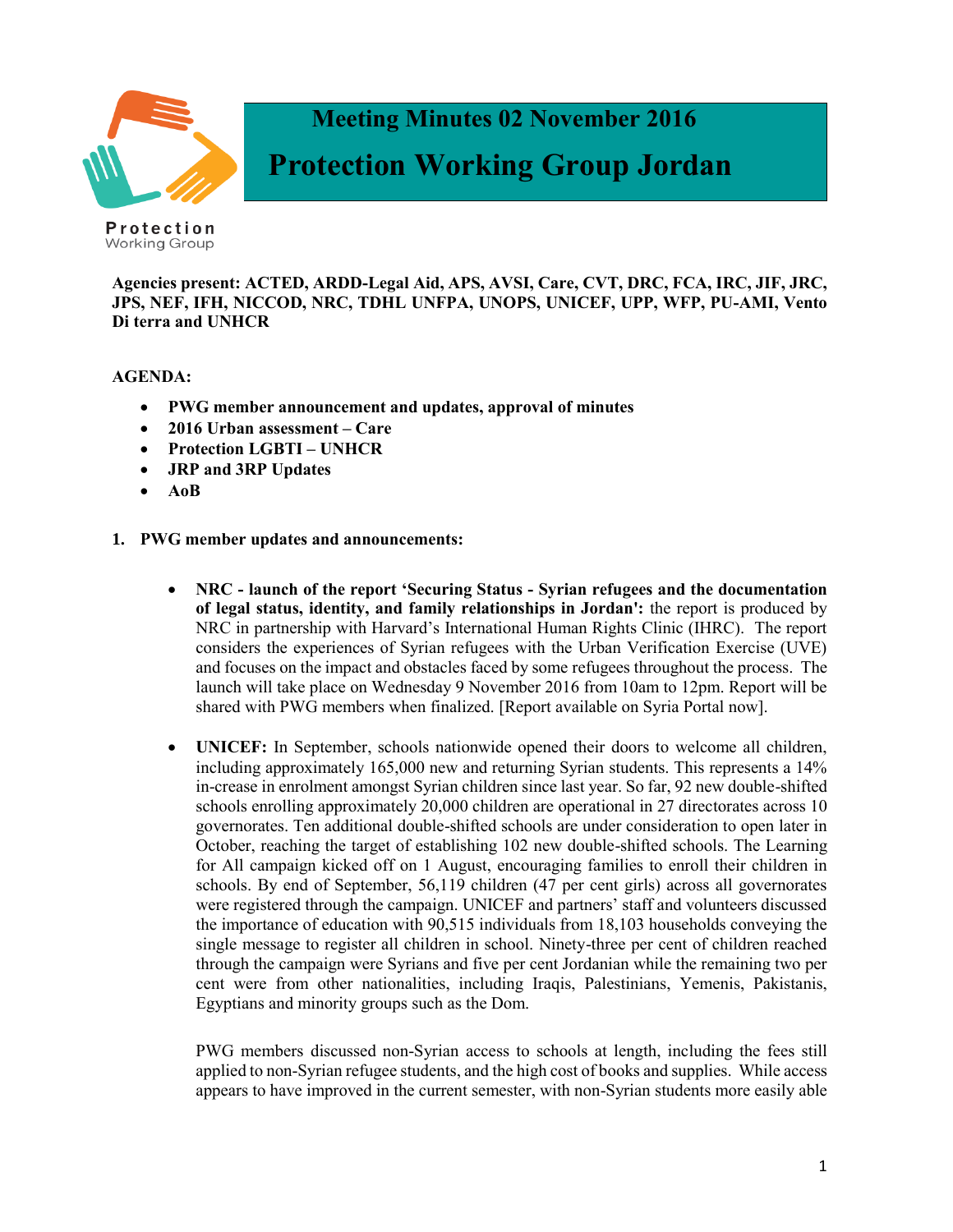to join schools despite lack of residency, costs for fees and supplies remain high, and are covered for only a small portion by humanitarian actors.

- **Borders/berm:** Government have accepted to allow humanitarian access to provide humanitarian assistance on the boarders with no clear modalities yet. Discussion continuous about next step on how to provide lifesaving assistance on the berm. Agreement to distribute food in a specific distribution point at the Berm, this has to be done through contracting relationships with other parties, and only on the Syrian side at the northern berm, several kilometers to the west of the current site. A commitment to establish a health clinic that provide services that will be facilitated by the Jordanian Authorities.
- **Urban verification exercise:** The return of Syrians' documents was on-going during October. As of end of October 185,806 documents were returned, while approximately 36,922 documents remained to be delivered. By the end of July 2016, some 398,504 MOI cards have been issued in total: 370,732 to Syrians registered with UNHCR, and 27,772 to individuals not registered with UNHCR.

### **Action Point:**

#### **Sector Coordinators to request 2 members to be the new Protection Working Group Sector Gender Focal Points.**

**2. Protection LGBTI – UNHCR:** UNHCR Protection Officer gave a presentation on their work with trainings and protection tools for LGBTI POCs in Jordan. In 2016 UNHCR Jordan organized and conducted 17 trainings on the subject of "Working with LGBTI Persons in Forced Displacement" and "Interviewing LGBTI Asylum-seekers and Refugees" in Arabic and in English. A total of 307 staff from UNHCR, IPs and NGOs were trained. The IPs and NGOs that were trained were amongst others: NRC, IMC, JEN, IFH, JHAS, IRD, IOM, ICMC, WFP, Save the Children Jordan, CARE, DRC, RI, ACTED, MSF, SOS, FPSC, PU-AMI, MECI, INTERSOS, Mercy Corps, OXFAM, MPDL, Islamic Relief World, UPP, TDH Italy, Action Aid and JCLA. 13 trainings were conducted on the subject of "Working with LGBTI Persons in Forced Displacement", which is an LGBTI awareness and sensitization workshop. The training focused on raising awareness on the correct terminology in regards to the LGBTI vocabulary in Arabic and English. 4 trainings were conducted on the subject of "Interviewing LGBTI Asylum-seekers and Refugees", these four trainings were concentrated on interview techniques in specific when interviewing LGBTI Asylum-seekers and Refugees. UNHCR also mentioned that they have LGBTI focal points, an in-house network, work in the registration, community service, protection and field staff in Amman, Irbid and main camps to ensure that registration is non-discriminatory for LGBTI persons of concern and that a proper welcoming environment is set up.

The focal points have been trained on LGBTI awareness trainings to be sensitized, this network was created in 2014. These staff members received additional trainings. They serve as frontliners within field offices and be easily identifiable by LGBTI persons of concern (using low-profile visibility material as LGBTI pins). Their responsibility as focal points is to provide a proper counselling, refer cases internally and to refer cases sometimes for partner organization for financial assistance (DRC), for health care (IMC) and sometimes to NHF for PEP kit, and sometimes to focal point at FPD for certain cases. UNHCR can provide other than counselling, resettlement as a durable solution. LGBTI persons are a very vulnerable group with high protection concerns in Jordan, and therefore they can be referred for resettlement to third countries.